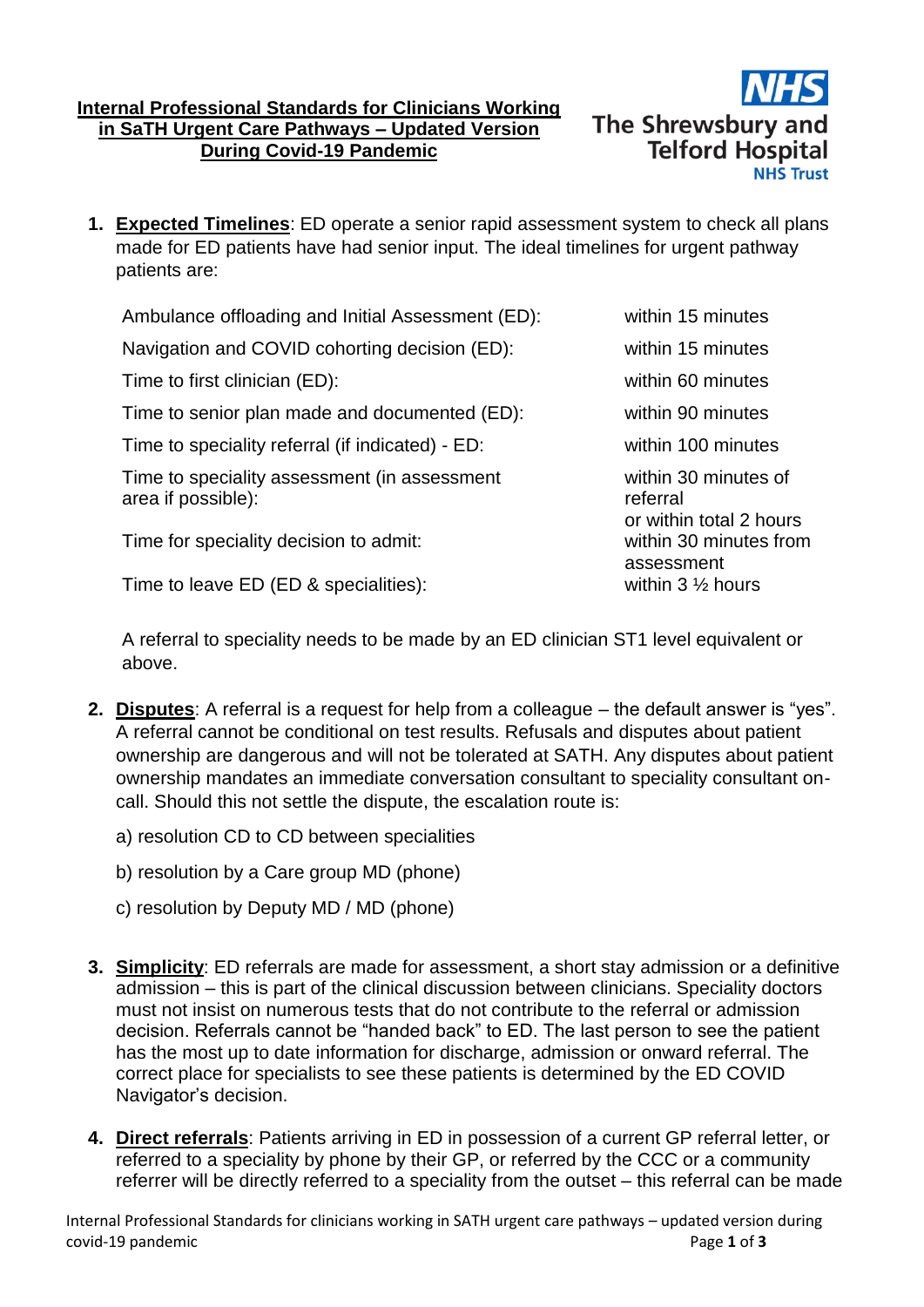by the ED clinical navigator, by an ED middle grade or consultant or by the ED nurse in charge. Cohorting and location decision as in 3.

**Example:** DVT with a GP letter – can go directly to SDEC. **Exception**: Conditions that can **ONLY** be treated in ED – e.g. shoulder dislocation; also patients who are arriving by ambulance from a GP who need resuscitation area – these will be seen by the speciality teams with help and input from ED in Resus.

- **5. Returners**: Patients discharged within 24 hours from speciality care and presenting with the same clinical problem will be automatically referred back to the clinical speciality they were discharged from. Principles 2, 3 and 4 apply.
- **6. Sick / COVID patients**: Speciality referrals who are very sick, in the Resus area, or high risk for COVID, will need to be reviewed by a suitably senior speciality doctor in the appropriate area (e.g. COVID HIGH RISK zone) prior to transfer. The timelines in 1 apply.
- **7. Ward transfers**: Nursing handover can take place between two qualified nurses; or in selected cases between HCA and nurse. A nursing handover can take place via phone or on arrival on the ward. Patients who have been referred from ED to speciality will be moved to a ward or AMU bed within 30 minutes of that bed being declared. Wards which have empty beds should be ready to accept an admission within 30 minutes at any time. At a minimum, patients will have the combined ED / AMU clerking completed and their current known medication prescribed on a drug chart and a VTE assessment completed. A concise clinician to clinician handover will take place on referral and when a patient has had an ED senior review but not a speciality senior review, the on call speciality middle grade will be contacted with the details of the patient and their ward destination (see SOP). Handovers can still take place during meal times, but this should be kept to a minimum. The site office operates a medical tracking system to ensure no medical admission is 'lost'.
- **8. Side Rooms**: Generally, SATH's IPCC guidance for side rooms applies (other pathogens). During the pandemic, a high or medium risk patient will be placed in an appropriate cohorting area – this cannot always and does not have to be a side room, provided they are placed on an appropriate cohort ward under the right speciality with the right PPE policy in place on that ward. The final arbiter of side room disputes are the site offices / CSMs: (RSH Tel.1203 / Bleep 886 – PRH Tel.:4027 Bleep 109)
- **9. Speciality Pathways**: During COVID, many specialities (Gynaecology, Stroke, Paediatrics, Trauma & Orthopaedics) are operating 'transfer to assess' pathways to segregate admission areas. Please familiarize yourself with these and adhere to these pathways in order to keep ED transfer time to a minimum. These pathways were designed to minimize the number of contacts with clinicians and other staff. They also help getting the patients quicker to the right speciality.
- **10.Sepsis**: Clinicians at SATH commit to timely completion of sepsis assessment and treatment. We regard completion of the sepsis assessment pathway within 15 minutes and completion of the sepsis bundle and review by an ST3 (or equivalent) or above within 60 minutes [\(https://www.rcem.ac.uk/docs/Sepsis/Sepsis%20Toolkit.pdf\)](https://www.rcem.ac.uk/docs/Sepsis/Sepsis%20Toolkit.pdf) as our prime responsibility. To not do so would mean putting lives at risk.